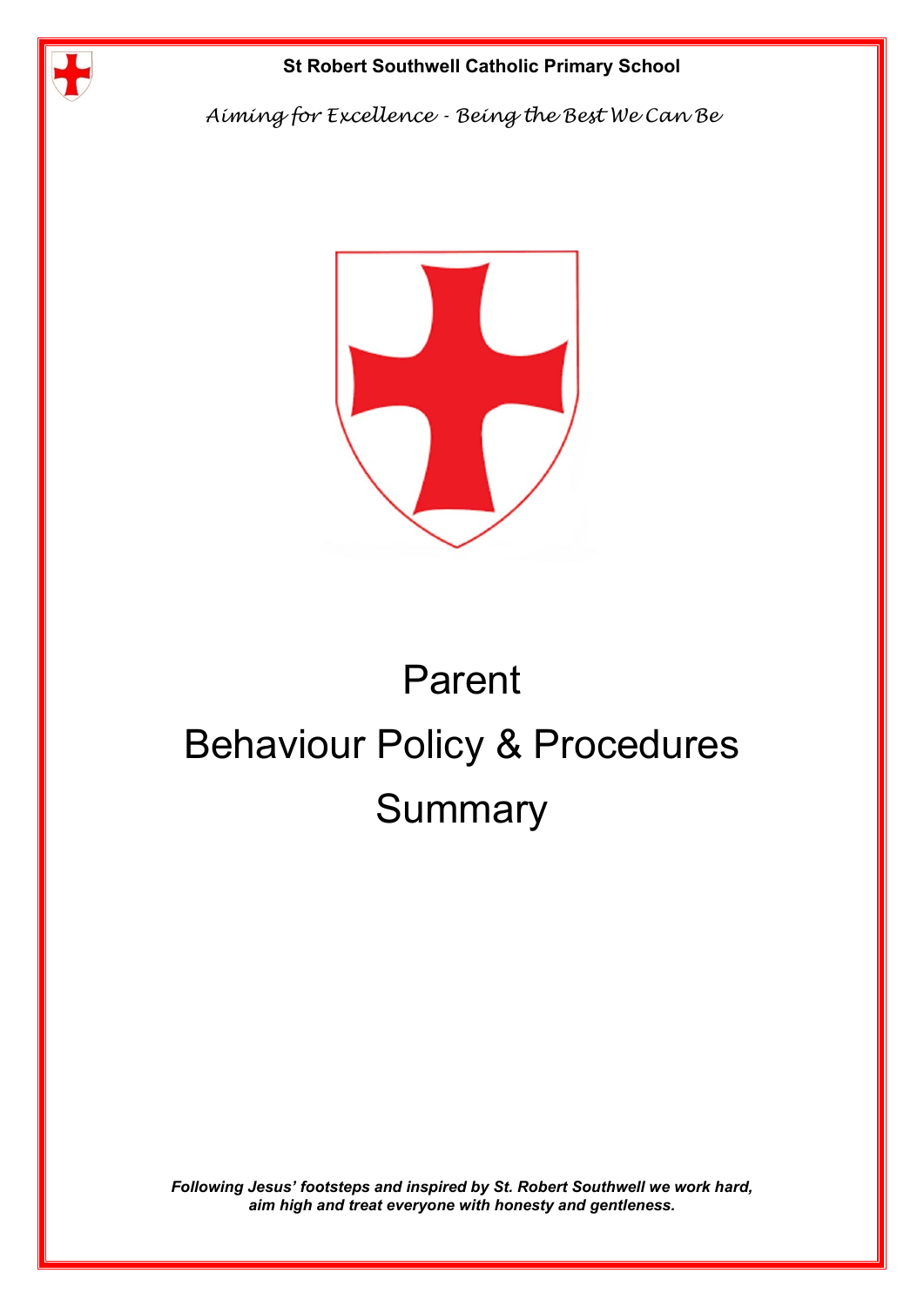

*Aiming for Excellence - Being the Best We Can Be*

### **Contents**

Mission statement

4Rs

School Health & Safety Rules – Children's Responsibilities

Rewards

**Sanctions** 

Zones of Regulations

**Contact** 

E-Safety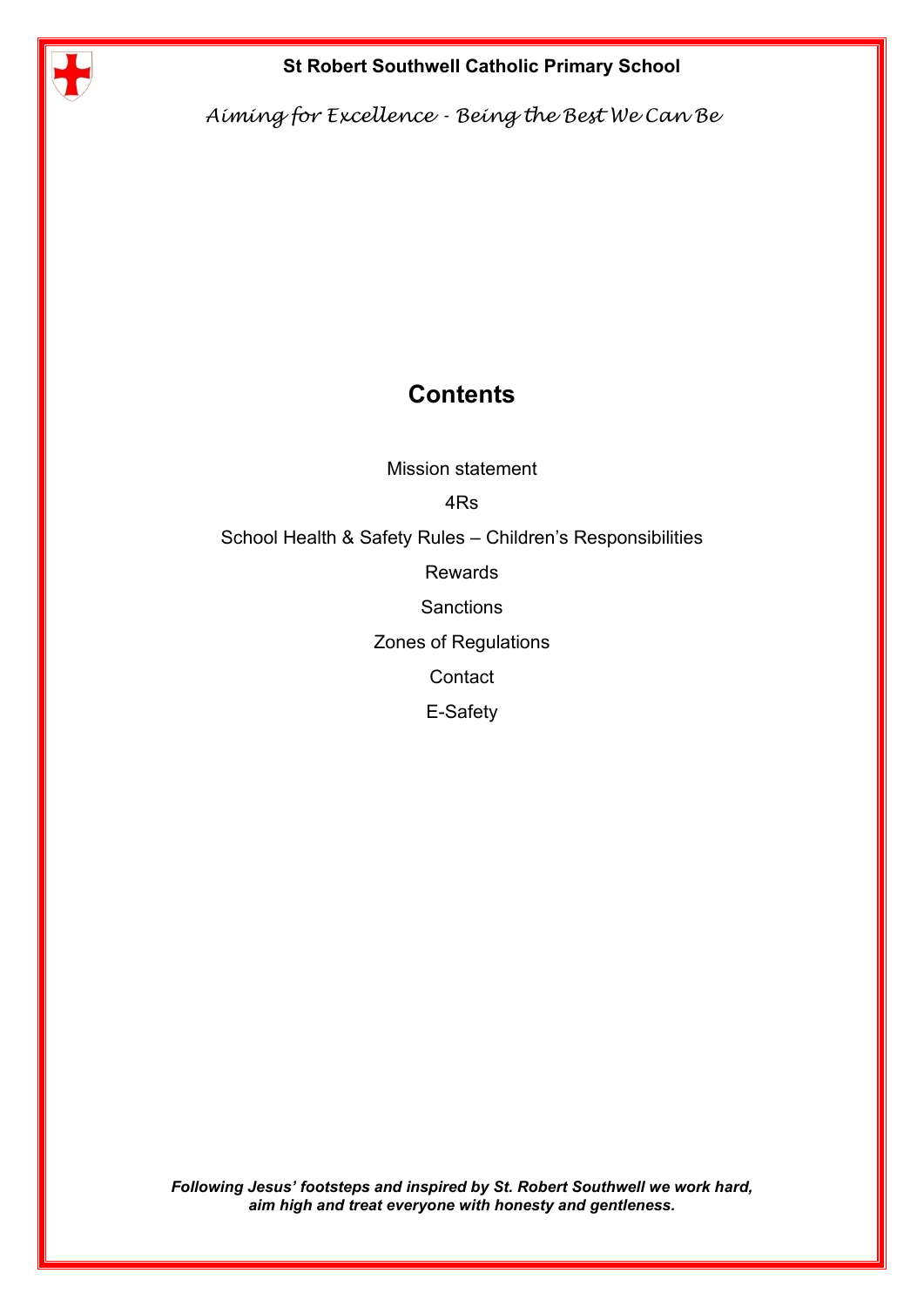

*Aiming for Excellence - Being the Best We Can Be*

### **MISSION STATEMENT**

Our mission is to create an educating Christian community which reflects the values of the Gospel within the traditions of the Roman Catholic Church:

- a community which will develop the whole person
- a community which works closely with parents and parish
- a community which values each child as a unique individual with particular gifts and needs
- a forward-looking community which serves its members and the wider society
- a community in which we will lead those in our care to grow in their faith whilst benefiting from an enriching education.

### *Summary:*

**Following Jesus' footsteps and inspired by St Robert Southwell we work hard, aim high and treat everyone with honesty and gentleness**

### **VISION STATEMENT**

### *Aiming for Excellence – Being The Best We Can Be*

- At School, At Home and in the Community
- Developing children who achieve well, are confident and are happy
- Young people who live their faith positively and contribute to the common good

### **WELLBEING & MENTAL HEALTH VISION**

To support everyone's wellbeing and mental health, so that they can be the best they can be, are happy together, resilient, ready to learn and succeed.

- Empowering everyone in the community to be emotionally literate
- Enabling stakeholders to develop strategies to manage their emotional wellbeing and mental health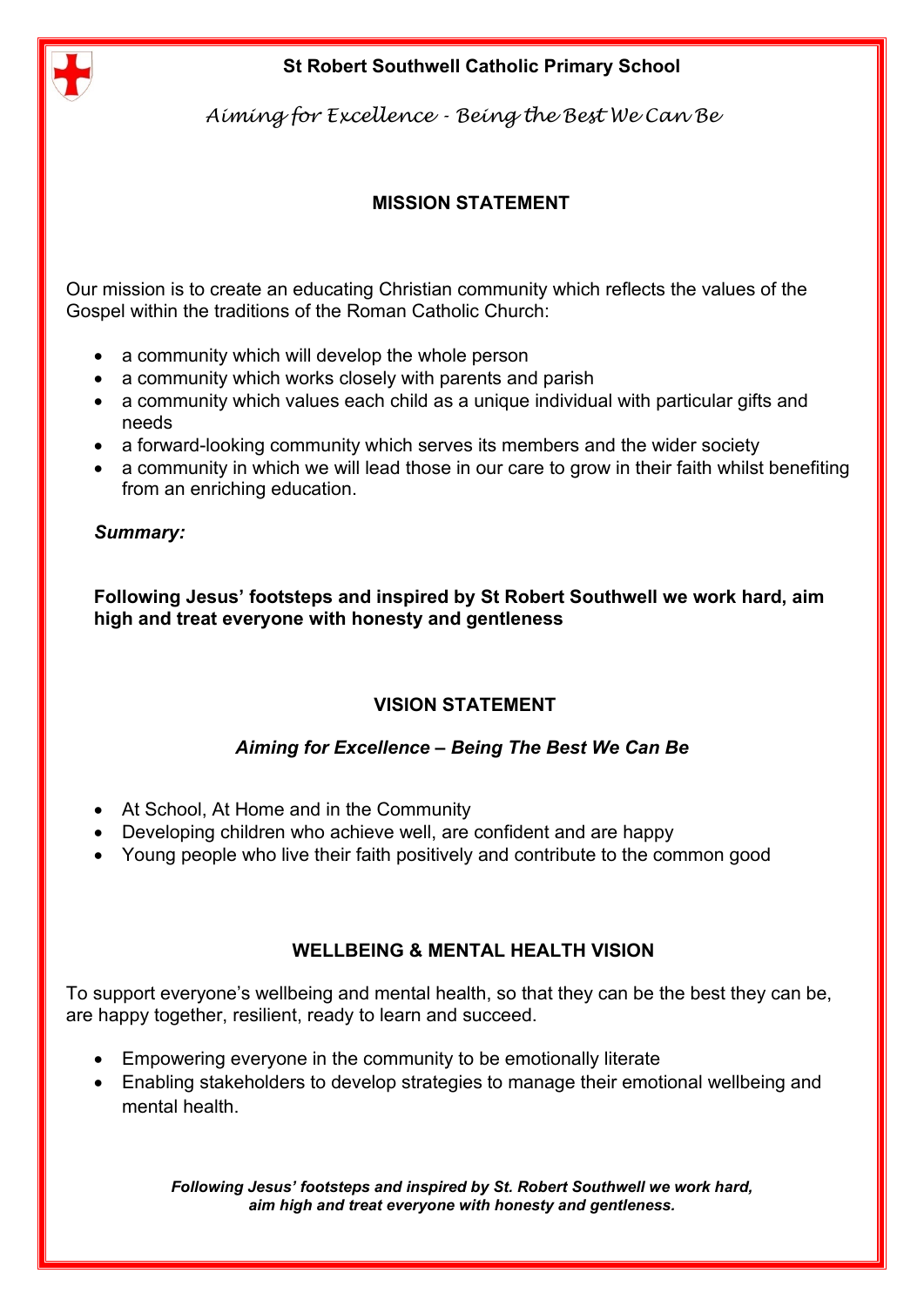

*Aiming for Excellence - Being the Best We Can Be*

# **The 4Rs**

### **RESPECT yourself**



**Take pride in your appearance**



**Keep Safe**



**Listen & Learn** 

### **RESPECT others**



**Keep your hands, feet and hurtful comments to yourself**



**Use your manners**



**Be a friend**

### **RESPECT all Property**



**Take care of school equipment, your own and others' belongings**

### **RESPONSIBILITY for all your actions**



**Follow signs and instructions**



**Make good choices**



**Think before you act**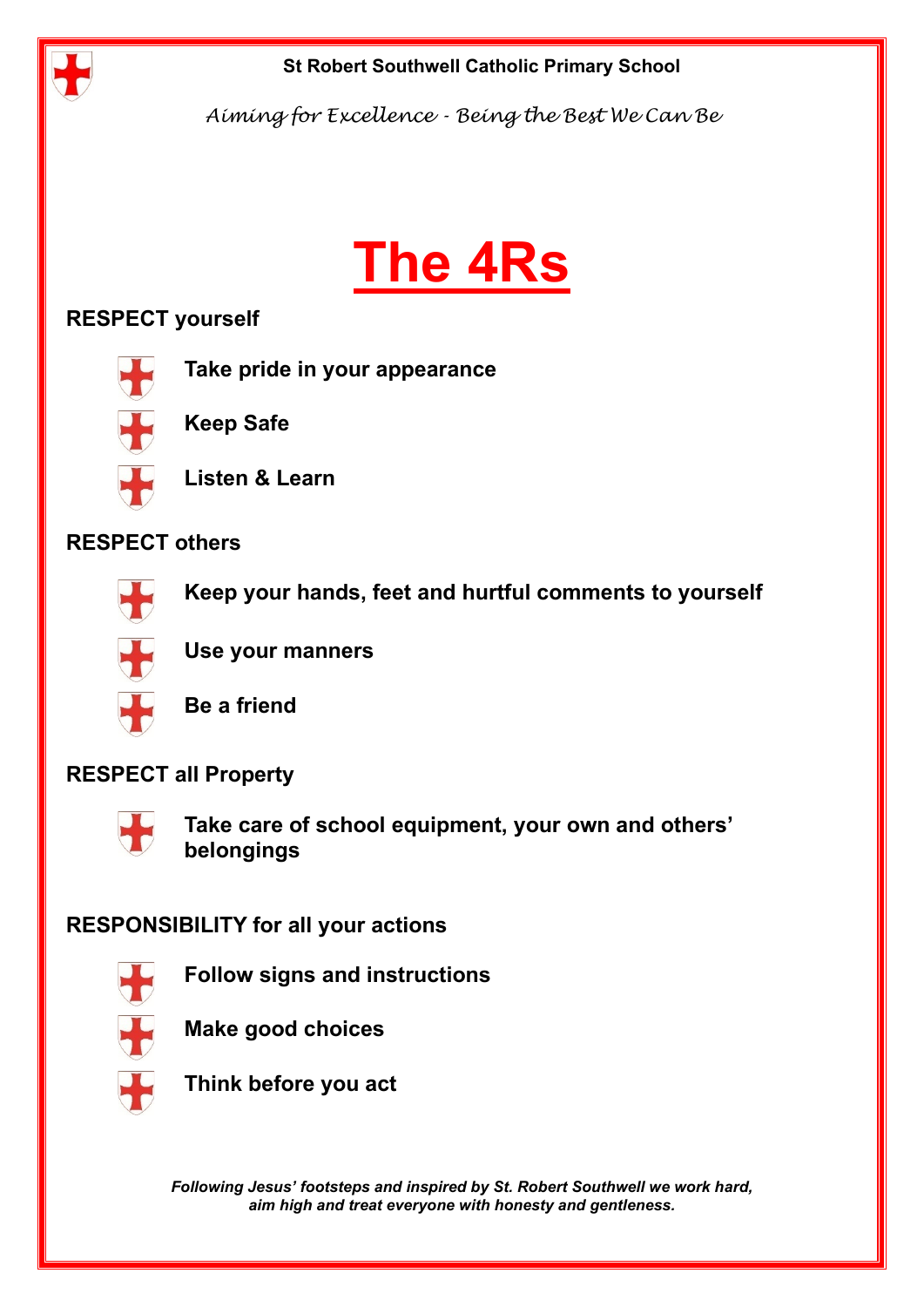

*Aiming for Excellence - Being the Best We Can Be*

## *School Health & Safety Rules Children's Responsibilities*

Remember to wash your hands regularly & "catch it, bin it, kill it"



Walk around the school at all times



Pick up coats, bags, lunch boxes and all belongings off the floor



Tell an adult about water or liquid which has been spilt

During playtime and lunchtime, children must not be in the school building without permission



Use all equipment safely



Do not leave the school without an adult

If the fire bell rings, follow instructions to leave the building



Think before you act



Follow the 4Rs at all times

### **Remember you have a responsibility to keep yourself and others safe**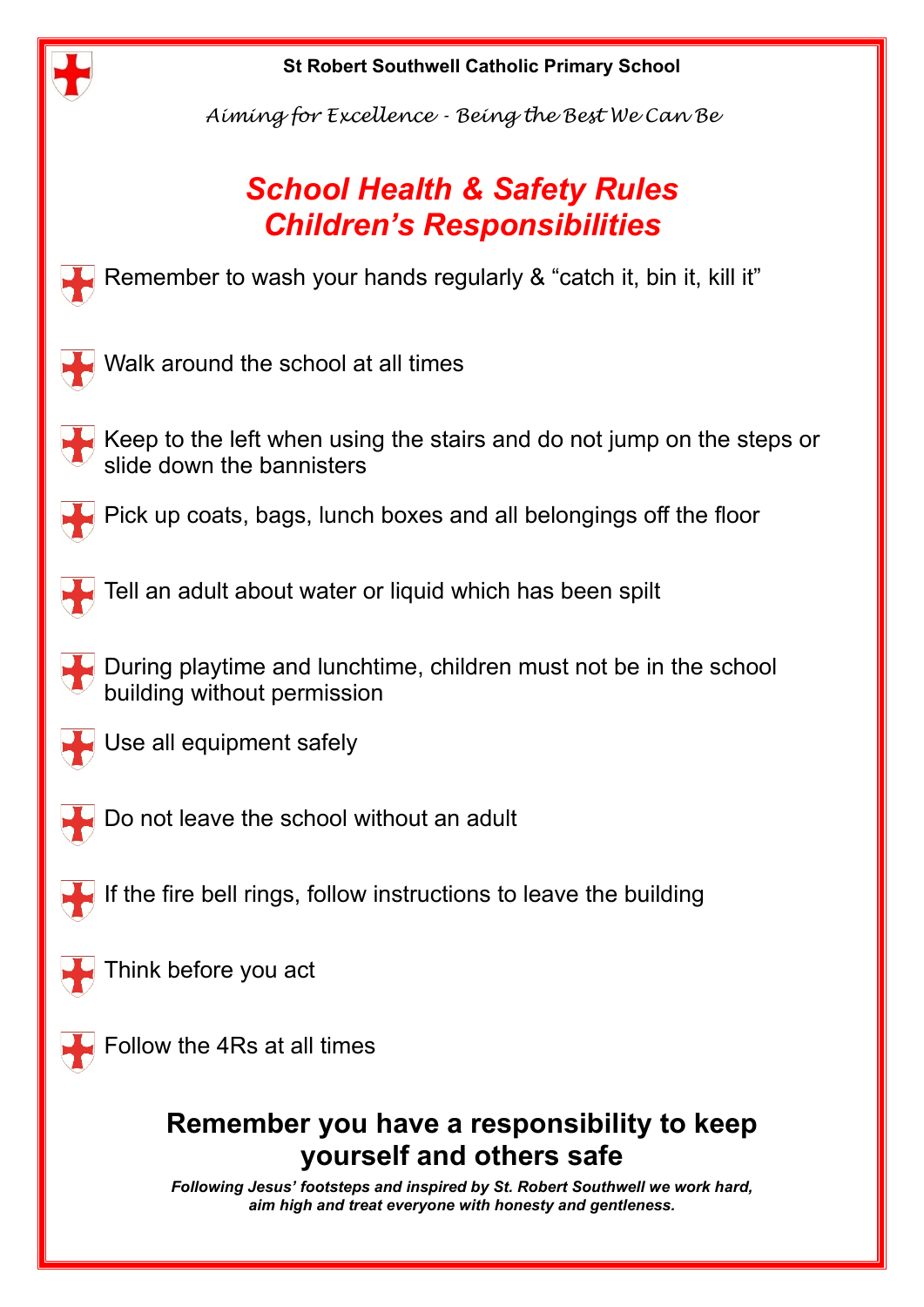

*Aiming for Excellence - Being the Best We Can Be*

## Behaviour for conduct

- Appropriate uniform and looking presentable (haircuts, earrings, shoes, etc.)
- Being on time
- We use good manners please, thank you and excuse me
- Walking around the school quietly and queueing/turn-taking for doors, stairs, etc.
- Follow the 4Rs on the playground and in other extra-curricular activities and events
- Remember that you are representing the school when on school trips and outside of school
- Setting good examples for your peers, especially those younger than yourself
- Personal grooming looking appropriate for school
- Walking on the left hand side in single file in corridors and stairs
- To walk silently, in the silent corridors
- To step aside for adults/children when passing through the doors
- To hold the door open for someone
- We use kind words when speaking to others
- We keep our hands and our feet to ourselves
- We follow the school rules with specific focus on the 4Rs
- We are respectful of others' personal space be aware and considerate of the personal space of ourselves and others when moving around school
- We take responsibility for our actions
- We use words to express our feelings
- We speak with an appropriate voice both indoors and outdoors
- We listen to the instructions of adults the first time they are given
- We take care of our uniform and our own belongings

*Observe the 4Rs which are on display in each classroom and communal areas.*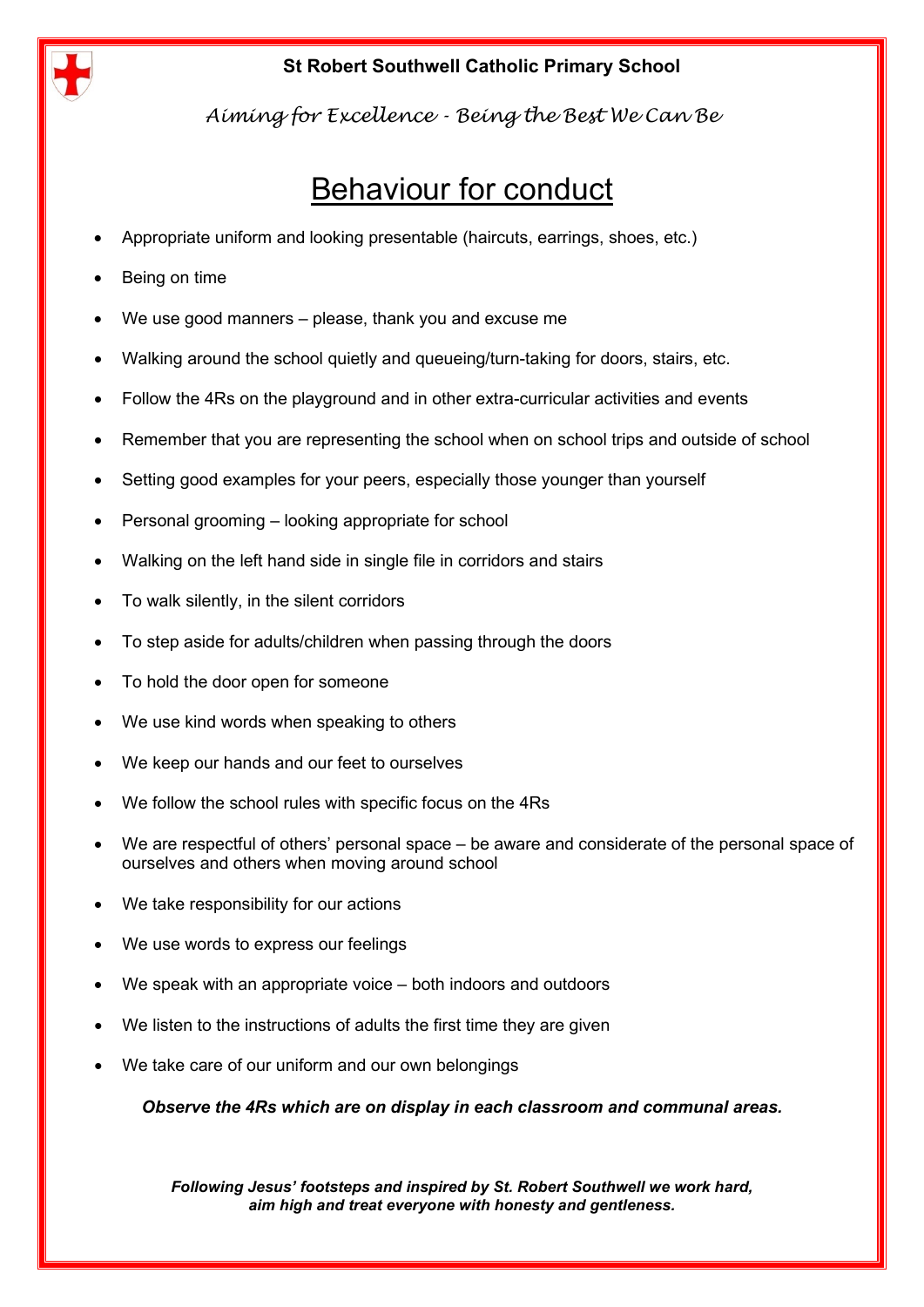

*Aiming for Excellence - Being the Best We Can Be*

### Behaviour for Learning

- Being the best we can be
- Always trying our best.
- Being prepared and organised for school and lessons
- Listening to others when they are speaking and taking turns
- Following instructions
- Coming into lessons with a positive and can-do attitude for learning
- Remembering you are part of a class and respecting everybody's right to learn
- Active engagement in your learning
- Setting a good example for your peers
- Following the 4Rs in the classroom
- Sitting appropriately and safely on a chair with all four legs of the chair
- We raise our hands to answer and ask questions in the classroom.
- We begin our work promptly, with a focused and positive attitude
- We show good listening during our lessons by facing the front and actively participating in class discussions
- Being punctual to lessons and on time for school
- Take pride in presentation of work
- Join in class and group discussions
- Be prepared for lessons, with the correct equipment and tools for learning
- To look after learning tools given
- To ensure desks are tidy, making it easy to find resources
- We put things away and hand things in on time
- We come to school every day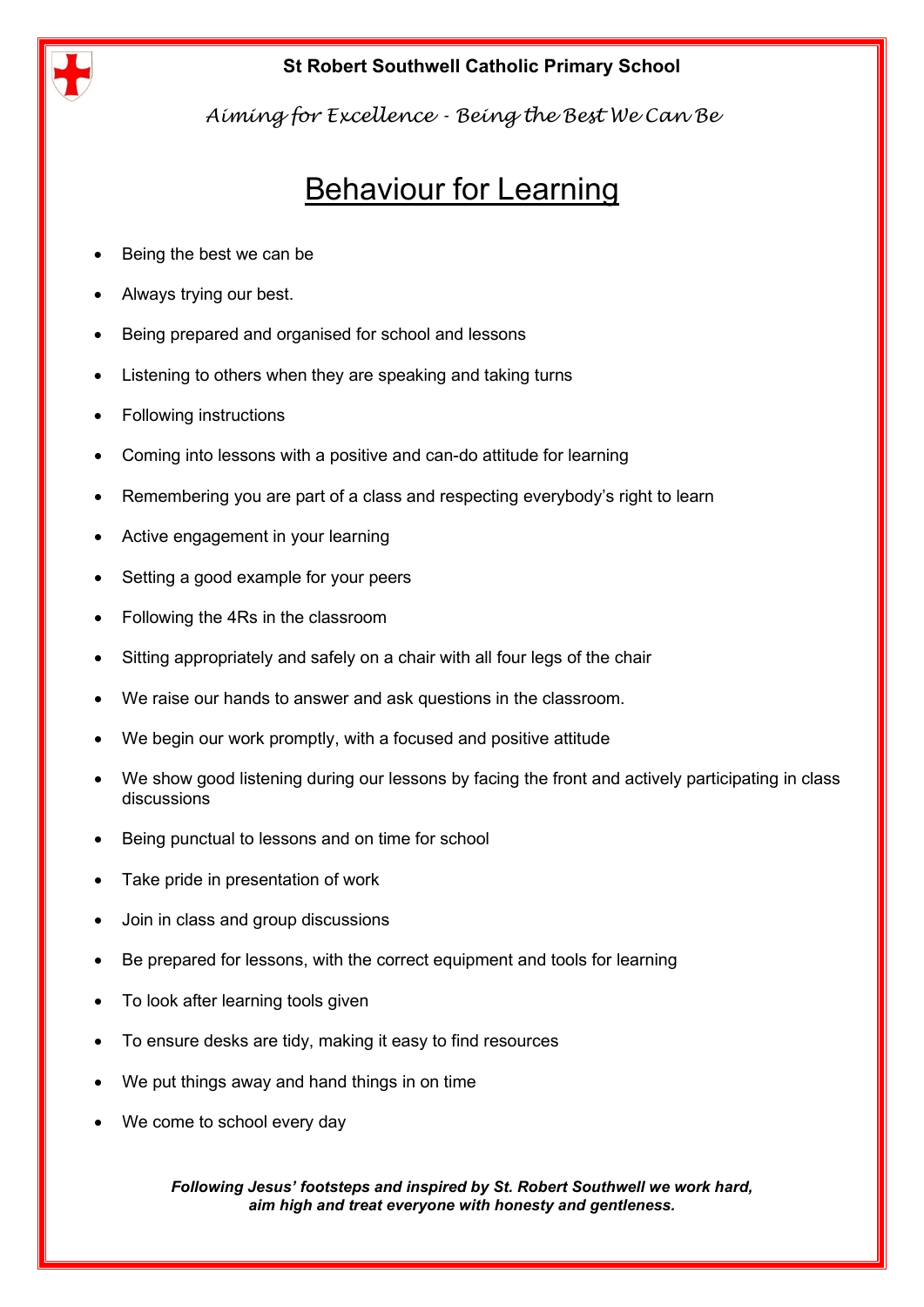

*Aiming for Excellence - Being the Best We Can Be*

### Rewards

### **Rewards/Promoting Positive Behaviour**

Behaviour which shows care and consideration for others, which tries to understand each other's point of view and which is truthful, should be encouraged and reinforced.

Expectations are made clear by praising and reinforcing positive behaviour.

All staff praise and reward good behaviour in a number of ways including:

- Smiling at children
- Congratulating children
- Thanking children
- Providing children with enjoyable and responsible jobs
- Pupils may be sent to another member of staff to re-enforce the praise and they may receive a sticker
- Writing positive and encouraging comments at the bottom of their recorded work
- Displaying children's work
- Sending children to a member of the senior staff to share their work and receive special feedback
- Awarding House Points
- Nominating children to be "Star of the Week"
- Adding their names to the class "Roll of Honour''
- Celebrating their success in the weekly "Celebration Assembly'
- Postcards are sent home to parents/carers to celebrate positive behaviour and achievements

The Headteacher actively encourages staff members to send children to her for good behaviour, improved attitudes to learning, and outstanding achievement.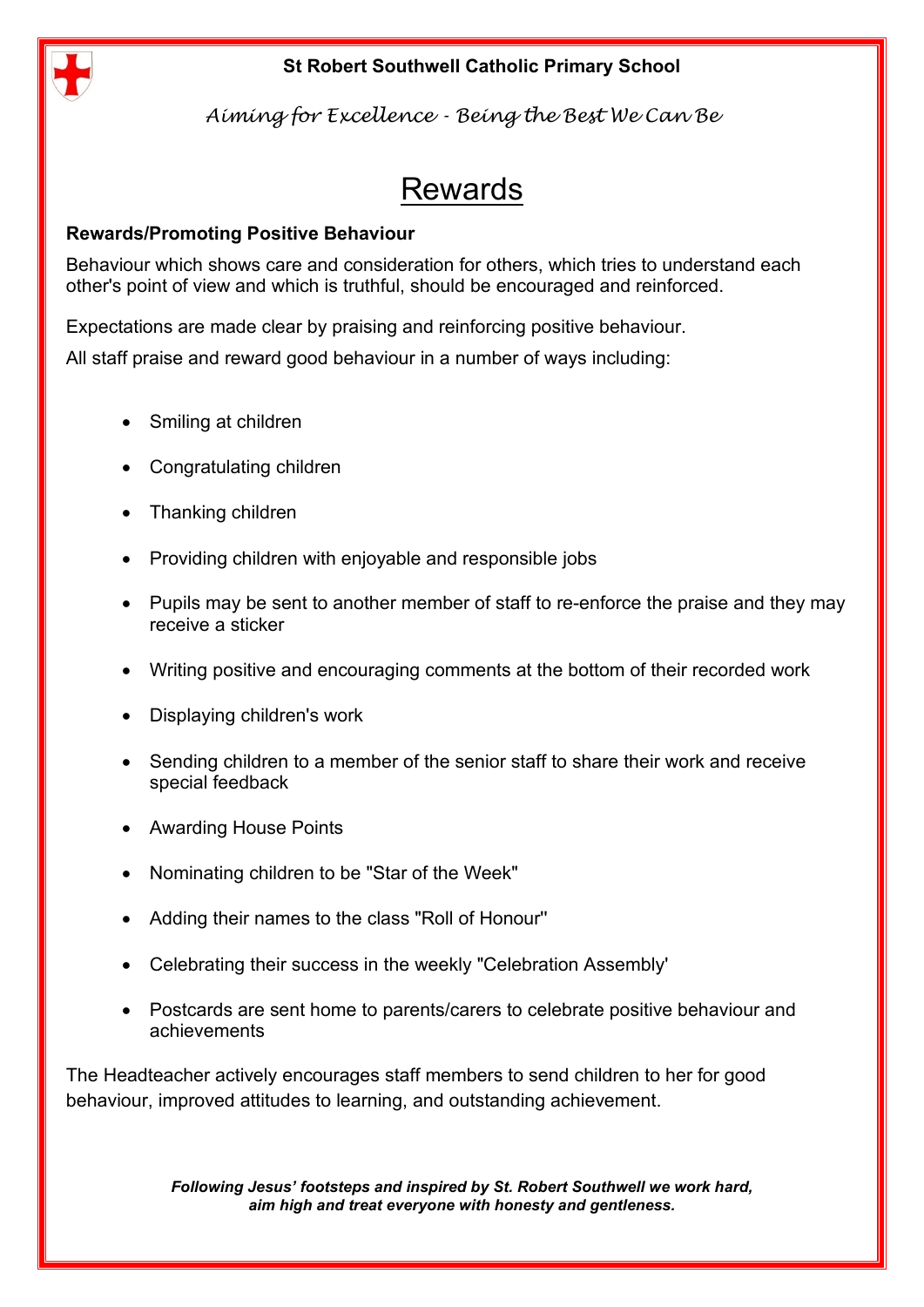

*Aiming for Excellence - Being the Best We Can Be*

### **Sanctions**

- Remove excuses for wandering pens, equipment etc.
- A verbal reprimand.
- Warn they will hurt themselves if they wriggle; reward; carpet square to sit on; breaks and exercise
- During assembly move child and see them at the following break
- Move child to a different space within the classroom
- Take object as you continue lesson  $-$  do not let it stop the flow
- Repeated incidents loss of break
- Loss of Golden time
- Time out in class
- Withdrawal of break or lunchtime play, perhaps for a longer period
- Apologies may be appropriate, but these should be meaningful and sincere
- Warning about representational activity e.g. school council, school teams
- Warning about the loss of forthcoming events *NB. some events are more appropriate than others e.g. the difference between missing a non-uniform day or an educational visit*
- (Further) loss of privileges
- Loss of representational activity
- Loss of forthcoming events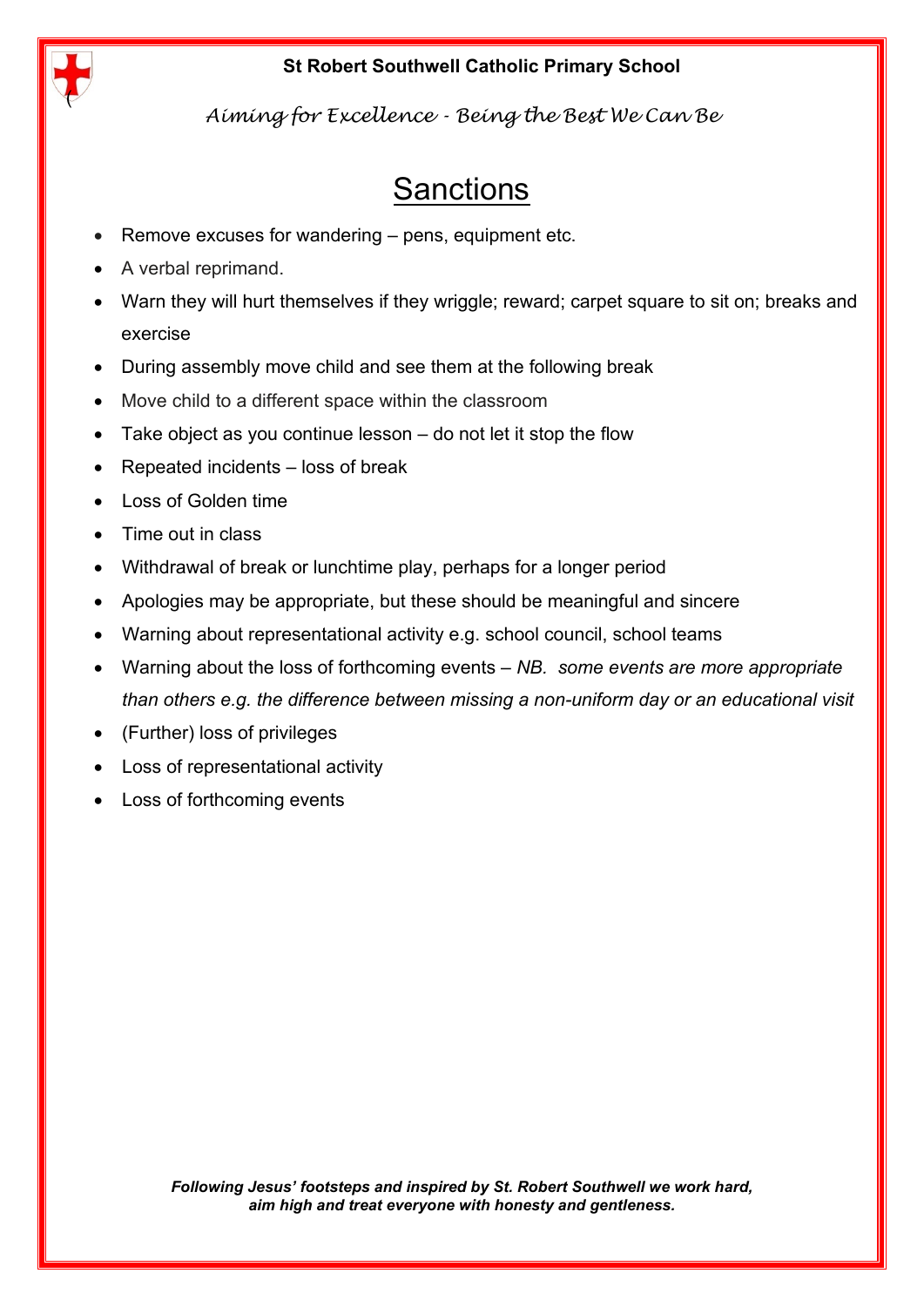

*Aiming for Excellence - Being the Best We Can Be*

### **"We" Script**

When working with challenging behaviour, staff use the agreed 'we' script reminding of expected behaviours and verbalising when such behaviours are noticed so as to positively recognise and enforce.

*i.e. …..……….., we expect…………………………. thank you*

*Peter, we expect everyone to speak politely to one another, thank you. Jane, we expect everybody to line up quietly, thank you'*

Staff do not shout and avoid phrases such as 'why are you?', 'don't', 'you are…'

### **Stepped Approach**

- Tactically ignore poor behaviour (private signals perhaps, catch children being good)
- 'We' statement as above.
- Clear choice: that can either go into your pocket or onto my table... then walk away
- Follow up consequence

#### **Reflection Time**

**KS1 –** 12.45 daily (15 minutes)

**KS2** – 12.30 daily (15 minutes)

Reflection sheets stored and monitored.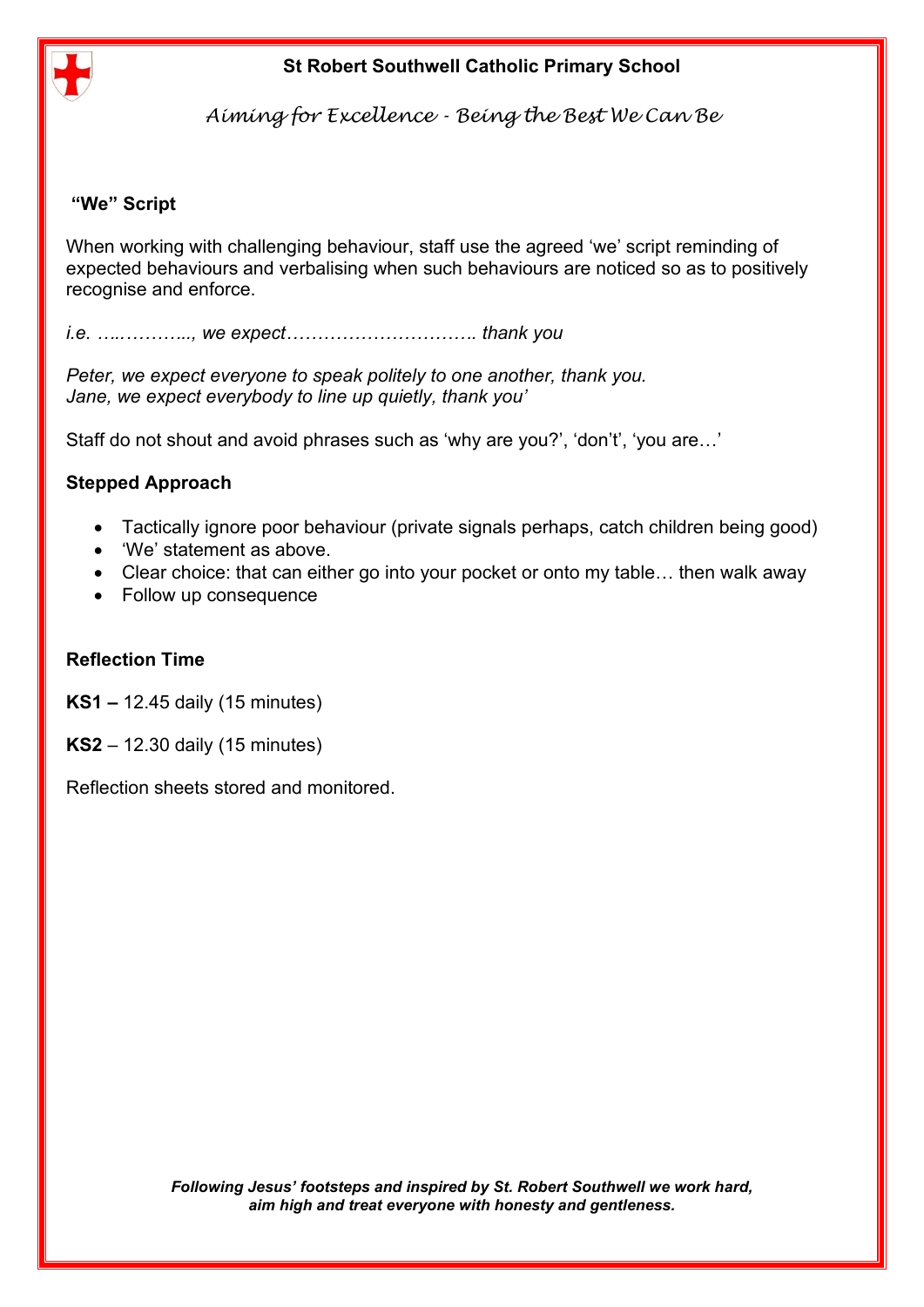

*Aiming for Excellence - Being the Best We Can Be*

## Zones of Regulation

### **The Four Zones: our feelings and states determine our zone.**

The **Red Zone** is used to describe extremely heightened states of alertness and intense emotions.

The Yellow Zone is also used to describe a heightened state of alertness and elevated emotions. However, one has more control when they are in the Yellow Zone.

The Green Zone is used to describe a calm state of alertness. This is the zone where optimal learning occurs. (All children can achieve high standards)

The Blue Zone is used to describe low states of alertness and down feelings.

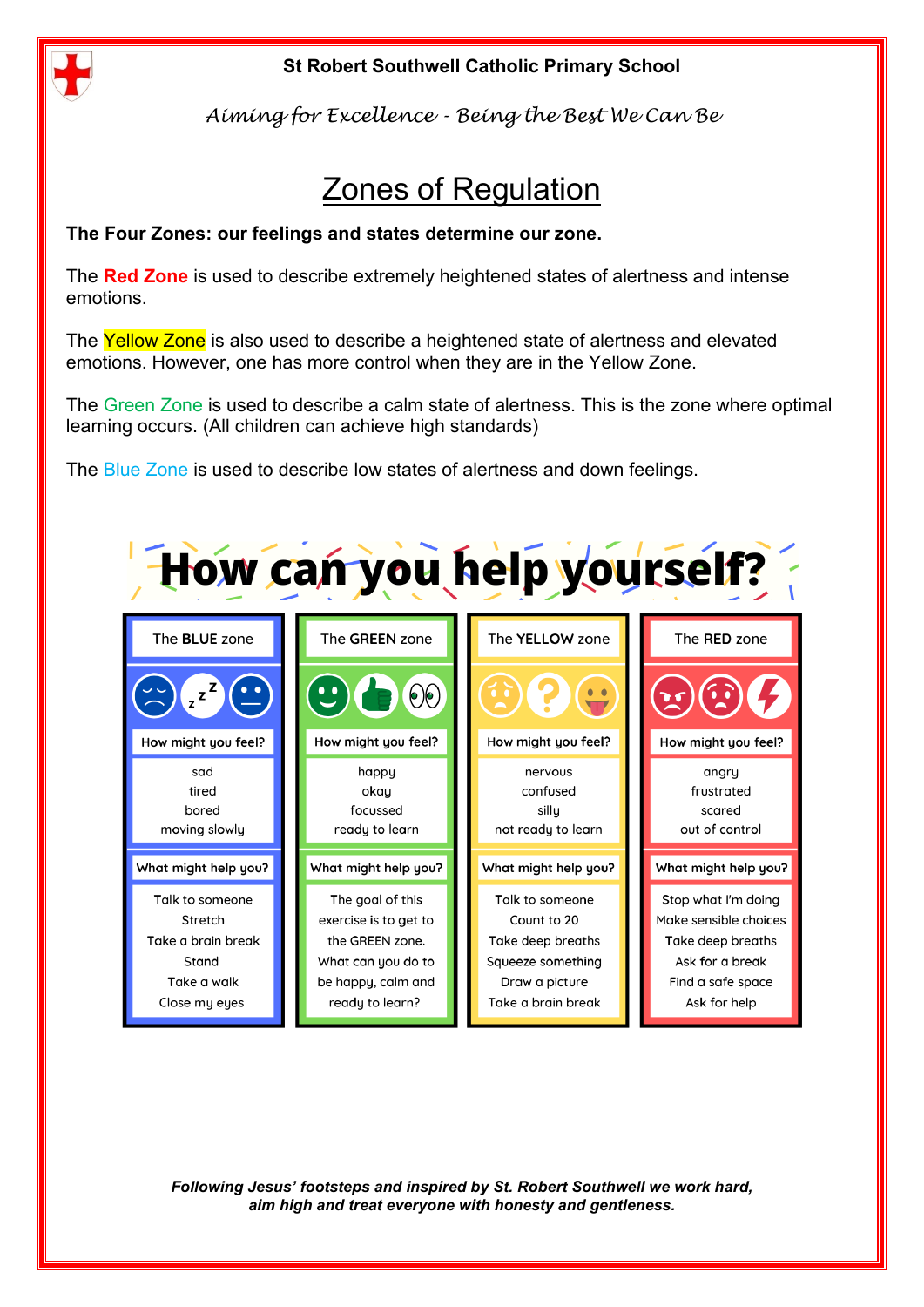

*Aiming for Excellence - Being the Best We Can Be*

### If you have any concerns, please contact the school:

Email: [admin@robsouth.org](mailto:admin@robsouth.org) Tel: 020 8204 6148

Alternatively, please see your child's teacher at the end of the school day.

More detailed information is available in the Behaviour Policy on the school website.